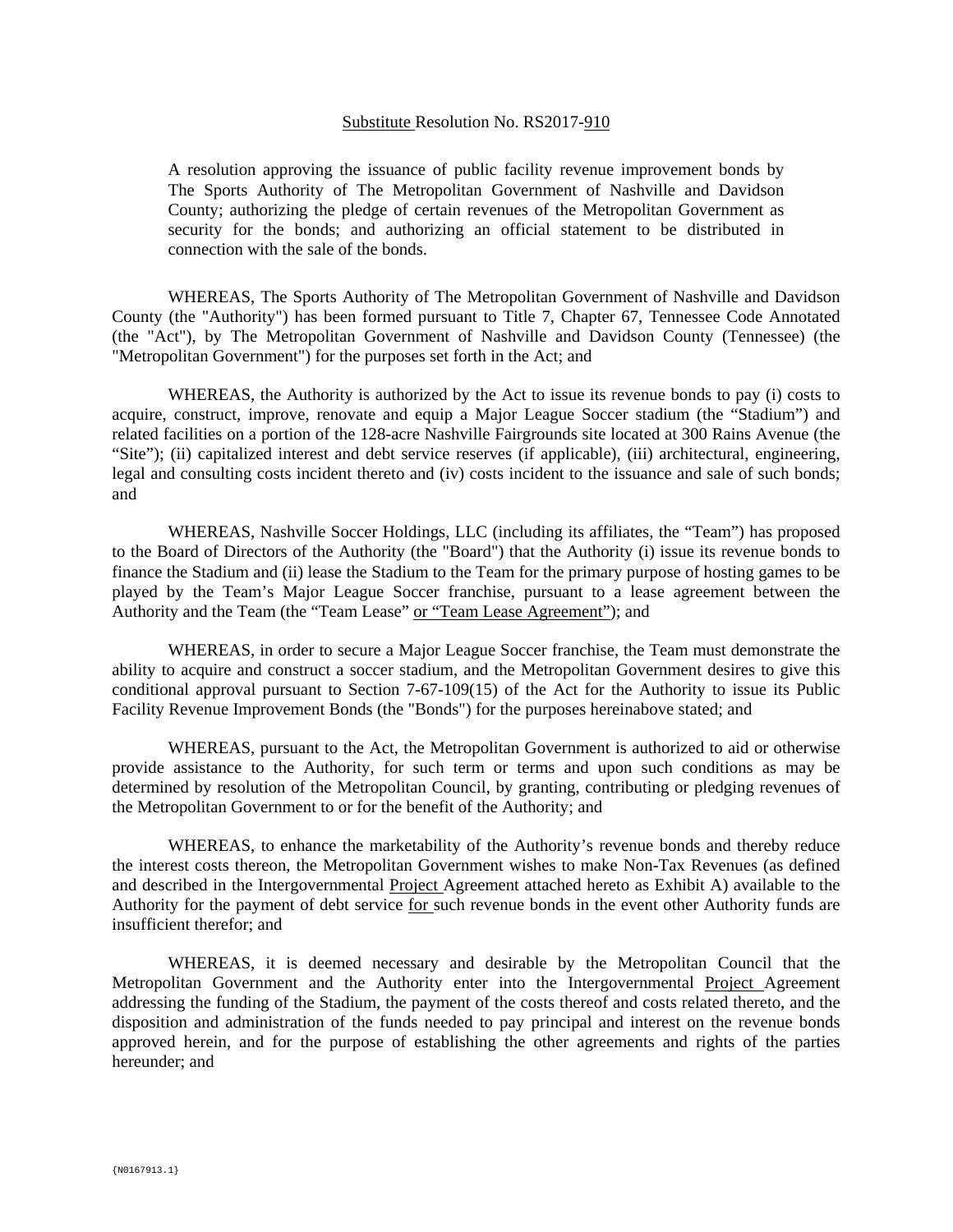WHEREAS, a form of the Intergovernmental Project Agreement (MLS Stadium Project) relating to the foregoing purposes, by and between the Metropolitan Government and the Authority, has been presented to the Metropolitan Council and is attached hereto as **Exhibit A** (the "Intergovernmental Project Agreement"); and

WHEREAS, as an inducement for the Team to enter into the Team Lease with the Authority, the Metropolitan Government, by and through the Metropolitan Government Board of Fair Commissioners (the "Fair Board"), further desires to enter into an agreement with the Team wherein the Team will agree to commence on or before a certain date the development of certain property adjacent to the Stadium consisting of +/- 10 acres, which property shall be leased from the Metropolitan Government and/or Fair Board, as applicable, pursuant to a no-cost 99 year ground lease, on the terms and subject to the conditions set forth in said agreement, provided that the Metropolitan Council approves the site plan as part of a Specific Plan (SP) zoning designation; and

WHEREAS, the addition of a Major League Soccer franchise in Nashville would increase public exposure to soccer, which could result in an increased interest and participation in women's soccer, and one day lead to a professional women's soccer team in Nashville.

NOW, THEREFORE, BE IT RESOLVED BY THE METROPOLITAN COUNTY COUNCIL OF THE METROPOLITAN GOVERNMENT OF NASHVILLE AND DAVIDSON COUNTY (TENNESSEE), that:

Section 1. The Metropolitan County Council (the "Metropolitan Council") hereby approves the Authority's issuance and sale of the Bonds for the purposes of paying (i) costs to acquire, construct, improve, renovate and equip the Stadium and related facilities on the Site (ii) capitalized interest and debt service reserves (if applicable), (iii) architectural, engineering, legal and consulting costs incident thereto, and (iv) costs incident to the issuance and sale of the Bonds. The Bonds shall be issued on the terms and conditions set forth herein. The Bonds shall be sold by the Authority by negotiated sale, and the Metropolitan Council hereby approves the sale of the Bonds, provided that:

- a. the Bonds shall be sold in one or more series, on a taxable or tax-exempt basis, to be determined in conjunction with bond counsel, with fixed rates of interest;
- b. the final maturity date of the Bonds shall not exceed 30 years beyond the commencement of Stadium operations, and the Bonds shall be payable as to principal in a manner that will not constitute balloon indebtedness for purposes of T.C.A. § 9-21-134;
- c. the aggregate principal amount of the Bonds shall not exceed \$225,000,000;
- d. prior to the sale of the Bonds, the Authority shall (i) cause to be adopted and published an initial resolution for the Bonds in full in one or more newspapers of general circulation in Davidson County, Tennessee, and (ii) cause to be adopted a detailed bond resolution authorizing the terms of the Bonds and the payment thereof; and
- e. prior to the sale of the Bonds, the Authority shall obtain the approval of the Metropolitan Government's Director of Finance of the pricing terms of the Bonds.

Section 2. The Bonds shall be payable from: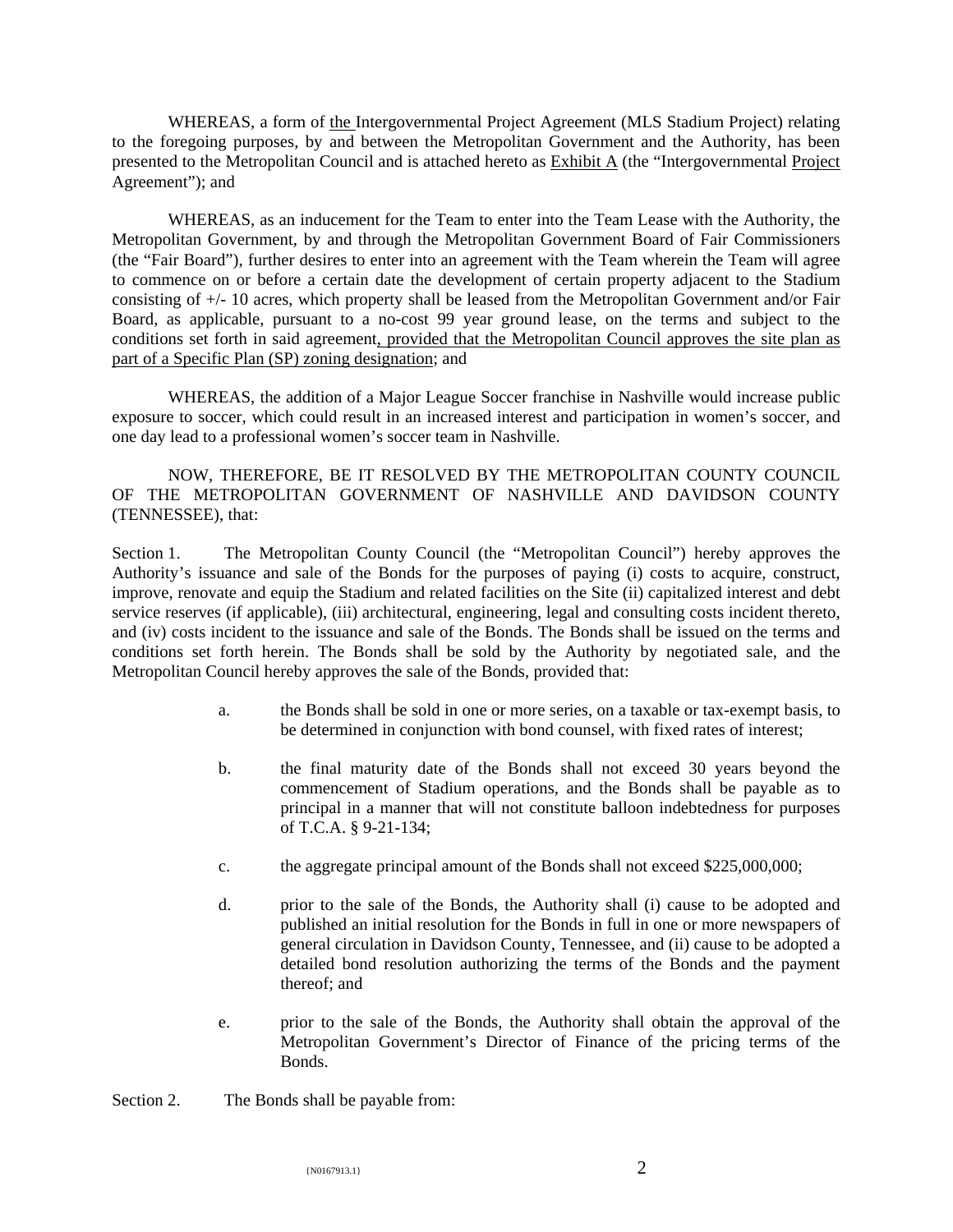- a. lease payments (the "Lease Payments") to be made by the Team to the Authority under the Lease;
- b. revenues received by the Authority from any diversion of state and local sales tax revenues collected at the Stadium pursuant to Sections 67-6-103 and 67-6-712, Tennessee Code Annotated, as amended from time to time ("Sales Tax Revenues") as defined in the Intergovernmental Project Agreement; and
- c. proceeds from the Ticket Tax, excluding the amount set aside for capital expenditures at the stadium (as defined below).

Section 3. The Metropolitan Council pledges and agrees to provide the Non-Tax Revenues to the Authority for the purposes and on the terms and conditions set forth in the Intergovernmental Project Agreement.

Section 4. The form, terms and provisions of the Intergovernmental Project Agreement are hereby approved and the Metropolitan Mayor of the Metropolitan Government (the "Metropolitan Mayor") is hereby authorized, empowered and directed to execute and deliver the Intergovernmental Project Agreement in the name and on behalf of the Metropolitan Government in substantially the form now before this meeting, with such changes and additions to and omissions from such draft of such agreement as the Metropolitan Mayor shall approve as necessary or appropriate, provided such changes, additions, or omissions do not substantively alter the basic terms of the agreement. sSuch execution and delivery is to be conclusive evidence of such approval. From and after the execution and delivery of the Intergovernmental Project Agreement, the officers of the Metropolitan Government or any of them, are hereby authorized, empowered and directed to do all such acts and things and to execute all such documents as may be necessary to carry out and comply with the provisions of the Intergovernmental Project Agreement as so executed.

Section 5. The Metropolitan Mayor or the Director of Finance is authorized, on behalf of the Metropolitan Government, to enter into a continuing disclosure agreement for the benefit of the owners of the Bonds, specifying the details of the financial information and material event notices to be provided and its obligations relating thereto, all as required by Rule 15c2-12 of the Securities Exchange Commission.

Section 6. All acts and doings of the Metropolitan Mayor, the Director of Finance and any other officer of the Metropolitan Government which are in conformity with the purposes and intent of this Resolution shall be, and the same hereby are in all respects, approved and confirmed as may be necessary or appropriate in order for the Metropolitan Government to comply with the terms of the Intergovernmental Project Agreement.

Section 7. Notwithstanding any other provision of this Resolution to the contrary, the Authority shall not issue or sell any bonds for the construction of the Stadium unless and until all of the following conditions have been fully satisfied:

- a. Major League Soccer awards a MLS expansion franchise to Team;
- b. The execution of a development agreement between the Authority and the Team, (i.) limiting the Metropolitan Government's obligation for Stadium construction to \$225,000,000, (ii.) obligating the Team to fund any Stadium construction costs not funded with the \$225,000,000 bond proceeds, and (iii.) requiring the Team to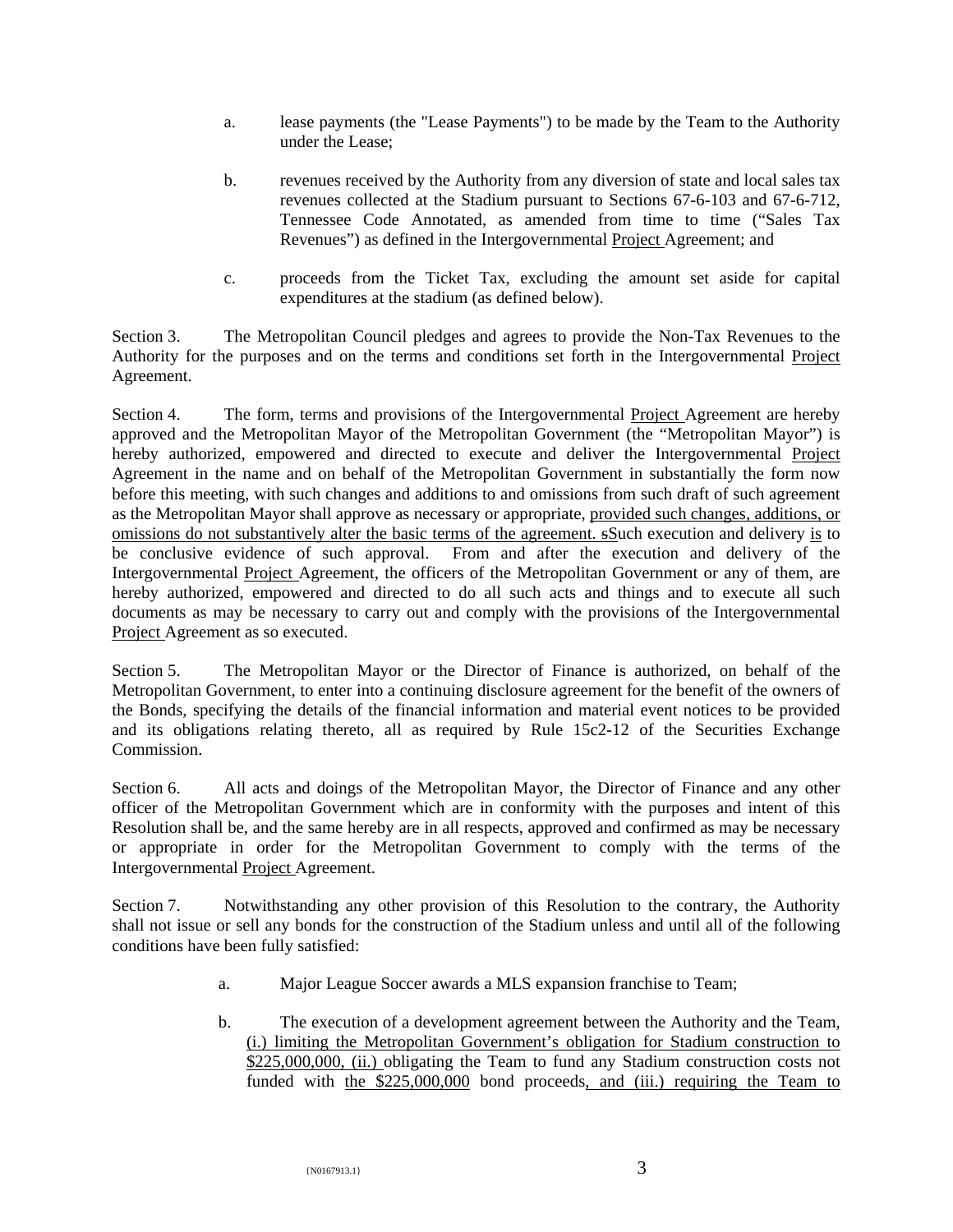contribute \$25,000,000 to the Stadium in addition to the amounts appropriated by the Metropolitan Government for infrastructure costs;

- c. The execution of a long-term ground lease between the Metropolitan Government, by and through the Fairgrounds Board of Commissioners, and the Authority for the Stadium property and development sites. The ground lease shall also incorporate the substantive terms of the Team Lease;
- d. The execution of the Team Lease between the Authority and the Team coterminus with term of the Bonds. The Team Lease shall include the following terms and provisions:
	- 1. For the term of the Team Lease the Team will pay annual rent in an amount equal to the debt service requirements and other direct debt issuance costs related to  $\theta$  the Bonds less the sum of  $(A)$  the sales tax diversion and (B) the Debt Service Portion of the Ticket Tax (the "Rent Reduction"). In no event shall the Rent Reduction for any Team Lease year be less than (i) \$4,000,000 per year for years one through five of the Operating Team Lease Agreement and (ii) \$3,000,000 per year for years six through ten of the Operating Lease Agreement. In the event the sales tax diversion and the Debt Service Portion of the Ticket Tax do not cumulatively generate \$4,000,000 or \$3,000,000, as the case may be, in revenue in an any of the first ten Team Lease years, the Metropolitan Government will provide the difference from Non-Tax Revenues to the extent other funds are not available therefor.
	- 2. The Team shall be responsible for all operating costs at the Stadium including, but not limited to, utilities, security, routine repairs and maintenance, and insurance expenses. The Metropolitan Government shall be responsible for necessary long-term capital expenses for the Stadium. For purposes of this subsection, "capital expenses" shall include those expenditures that are considered capital expenses under generally acceptable accounting principles (GAAP).
	- 3. The Team shall be entitled to all revenues generated at the Stadium including ticket sales, seat licenses, concessions, naming rights, fees/rent for use of the Stadium, and parking throughout the duration of the Team Lease.
	- 4. The Metropolitan Government shall be entitled to twenty public use days of the Stadium per year, provided such public use days do not conflict with Team events. The Team will coordinate scheduling for Stadium events with the Executive Director of the Fair Board to ensure the Nashville Fairgrounds is able to provide all activities on the premises required by Section 11.602 of the Metropolitan Charter, including the fair, expo center events, flea markets, and automobile racing. The Team Lease shall include a reasonable mechanism for resolving scheduling disputes between the Team and the Executive Director of the Fair Board. In addition to the public use days, the Nashville Fairgrounds shall be entitled to use of the concourse of the Stadium for Fairgrounds events. The Metropolitan Government shall be responsible for all operating expenses associated with its use of the Stadium on public use days and for Fairgrounds events.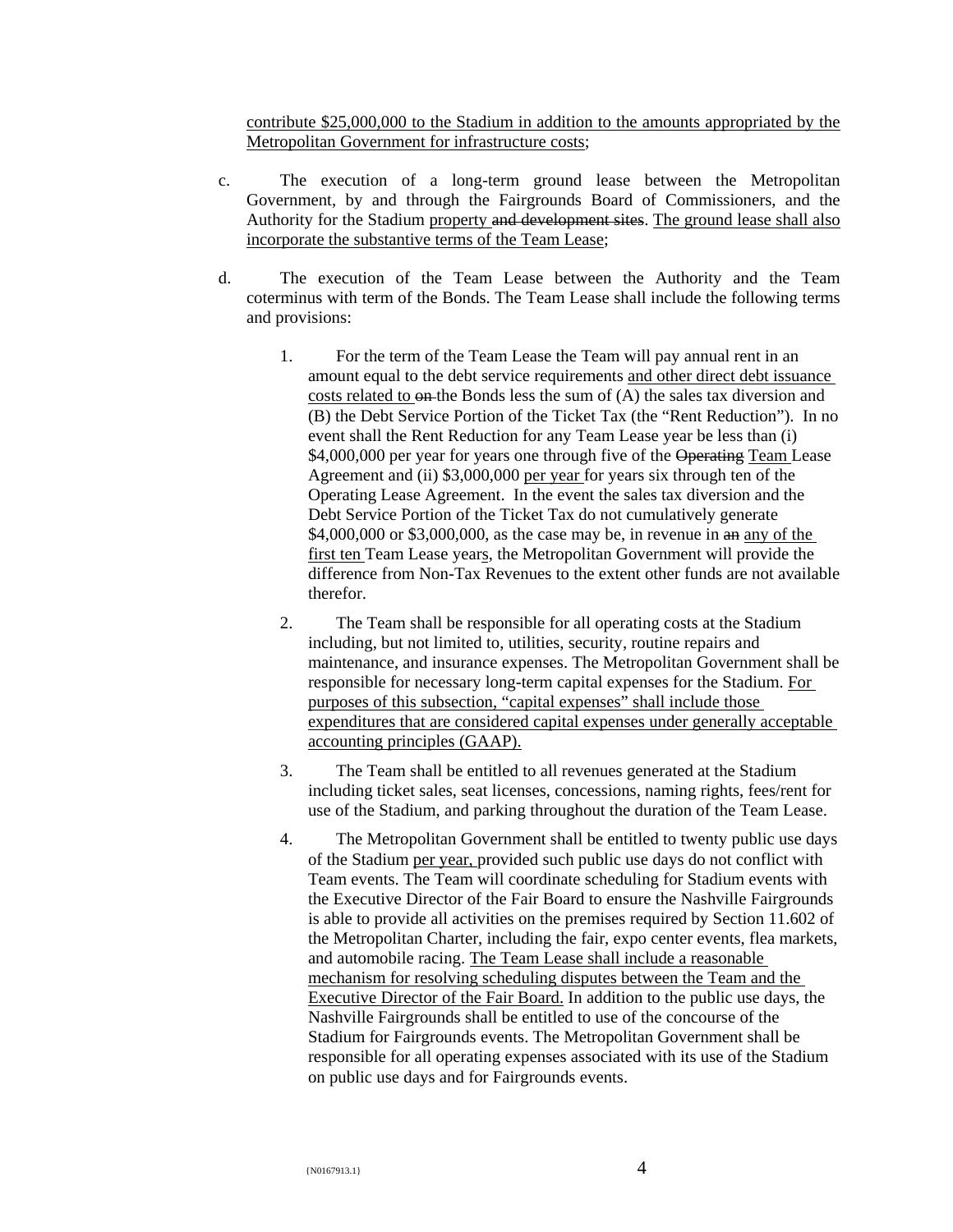- 5. The execution of a guaranty by the Team owners guaranteeing payment of the Lease Payments for the duration of the Development Agreement and the Team Lease.
- 5. Entry into the Operating Team Lease Agreement will be subject to the approval of Major League Soccer.
- e. The Metropolitan Council approves a ticket tax pursuant to Section 7-3-202 or 7- 3-204, Tennessee Code Annotated, in the amount of one dollar seventy-five cents  $(1.75)$  per ticket sold or given away during years one through five of the Operating Team Lease, two dollars twenty-five cents (\$2.25) per ticket sold or given away during years six and seven, and two dollars fifty cents (\$2.50) after year seven of the Operating Team Lease, excluding tickets to events under the control of the Fair Board(the "Ticket Tax"). Of the Ticket Tax, one dollar seventy-five cents (\$1.75) will be dedicated to the payment of debt service on the Bonds (the "Debt Service Portion"). From and after year five of the Operating Team Lease, the amount of the ticket tax above one dollar seventy-five cents (\$1.75) per ticket sold or given away shall be deposited to a reserve account maintained by the Metropolitan Government Department of Finance on behalf of the Authority to be used for long-term capital expenditures at the Stadium.
- f. The Fair Board approves the infrastructure changes needed to construct the Stadium, including roads and sidewalks.
- g. The Metropolitan Council authorizes the issuance of General Obligation Bonds not to exceed \$50,000,000 as part of a capital spending plan for improvements to the fairgrounds, of which \$25,000,000 will be used for public infrastructure improvements associated with the Stadium and \$25,000,000 will be used for improvements to the existing fairgrounds buildings and facilities.
- h. The execution of a guaranty by the Team and acceptable to MLS unconditionally guaranteeing payment of the Lease Payments, the Team's initial capital contribution, and cost overruns for the Stadium construction for the duration of the Development Agreement and the Team Lease. No personal guaranty shall be required for any of the Team's owners so long as John Ingram has a controlling interest in the Team. In the event John Ingram no longer has a controlling interest in the Team and/or falls below MLS guidelines defining a controlling owner, the Team shall promptly notify the Director of Finance. Within 14 days following delivery of such notice, a guarantor designated by the Team and acceptable to the Director of Finance for the successor controlling interest (the "Successor Guarantor") shall provide to the Director of Finance a guaranty (the "Successor Guaranty"), acceptable to MLS, insuring payment of all Stadium cost overruns and the sum of annual Lease Payments (minus the Rent Reduction) due over the remaining term of the Lease (collectively, "Outstanding Payments"). The Successor Guaranty shall further provide for evidence of the Successor Guarantor's ability to make payment of the Outstanding Payments, reduced by annual Lease Payments made subsequent to delivery of the Successor Guaranty, in the event of the dissolution of the Team. The Successor Guaranty shall be in a form reasonably acceptable to the Director of Law, and in accordance with MLS guidelines, with supporting material sufficient to demonstrate the financial capability of the Successor Guarantor to fulfill its guaranty obligations.